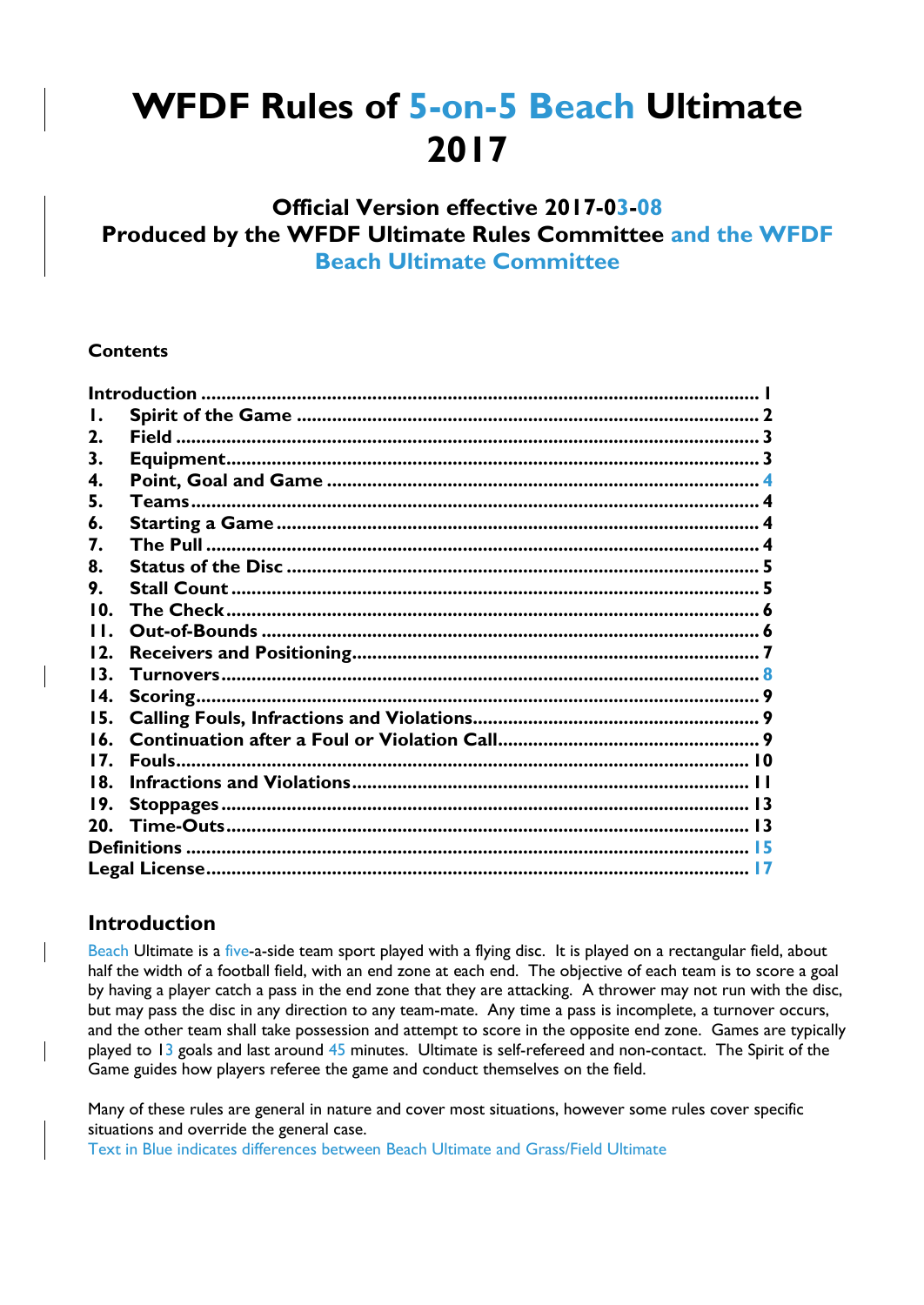# **1. Spirit of the Game**

- 1.1. Ultimate is a non-contact, self-refereed sport. All players are responsible for administering and adhering to the rules. Ultimate relies upon a Spirit of the Game that places the responsibility for fair play on every player.
- 1.2. It is trusted that no player will intentionally break the rules; thus there are no harsh penalties for inadvertent breaches, but rather a method for resuming play in a manner which simulates what would most likely have occurred had there been no breach.
- 1.3. Players should be mindful of the fact that they are acting as referees in any arbitration between teams. Players must:
	- 1.3.1. know the rules;
	- 1.3.2. be fair-minded and objective;
	- 1.3.3. be truthful;
	- 1.3.4. explain their viewpoint clearly and briefly;
	- 1.3.5. allow opponents a reasonable chance to speak;
	- 1.3.6. resolve disputes as quickly as possible, using respectful language;
	- 1.3.7. make calls in a consistent manner throughout the game; and
	- 1.3.8. only make a call where a breach is significant enough to make a difference to the outcome of the action.
- 1.4. Highly competitive play is encouraged, but should never sacrifice the mutual respect between players, adherence to the agreed-upon rules of the game, or the basic joy of play.
- 1.5. The following actions are examples of good spirit:
	- 1.5.1. informing a team-mate if they have made a wrong or unnecessary call or caused a foul or violation;
	- 1.5.2. retracting a call when you no longer believe the call was necessary;
	- 1.5.3. complimenting an opponent for good play or spirit;
	- 1.5.4. introducing yourself to your opponent; and
	- 1.5.5. reacting calmly towards disagreement or provocation.
- 1.6. The following actions are clear violations of the spirit of the game and must be avoided by all participants:
	- 1.6.1. dangerous play and aggressive behaviour;
	- 1.6.2. intentional fouling or other intentional rule violations;
	- 1.6.3. taunting or intimidating opposing players;
	- 1.6.4. disrespectful celebration after scoring;
	- 1.6.5. making calls in retaliation to an opponent's call; and
	- 1.6.6. calling for a pass from an opposition player.
- 1.7. Teams are guardians of the Spirit of the Game, and must:
	- 1.7.1. take responsibility for teaching their players the rules and good spirit;
	- 1.7.2. discipline players who display poor spirit; and
	- 1.7.3. provide constructive feedback to other teams about how to improve their adherence to the Spirit of the Game.
- 1.8. In the case where a novice player commits a breach out of ignorance of the rules, experienced players are obliged to explain the breach.
- 1.9. An experienced player, who offers advice on rules and guides on-field arbitration, may supervise games involving beginners or younger players.
- 1.10. Rules should be interpreted by the players directly involved in the play, or by players who had the best perspective on the play. Non-players, apart from the captain, should refrain from getting involved. However players may seek the perspective of non-players to clarify the rules, and to assist players to make the appropriate call.
- 1.11. Players and captains are solely responsible for making all calls.
- 1.12. If after discussion players cannot agree, or it is unclear: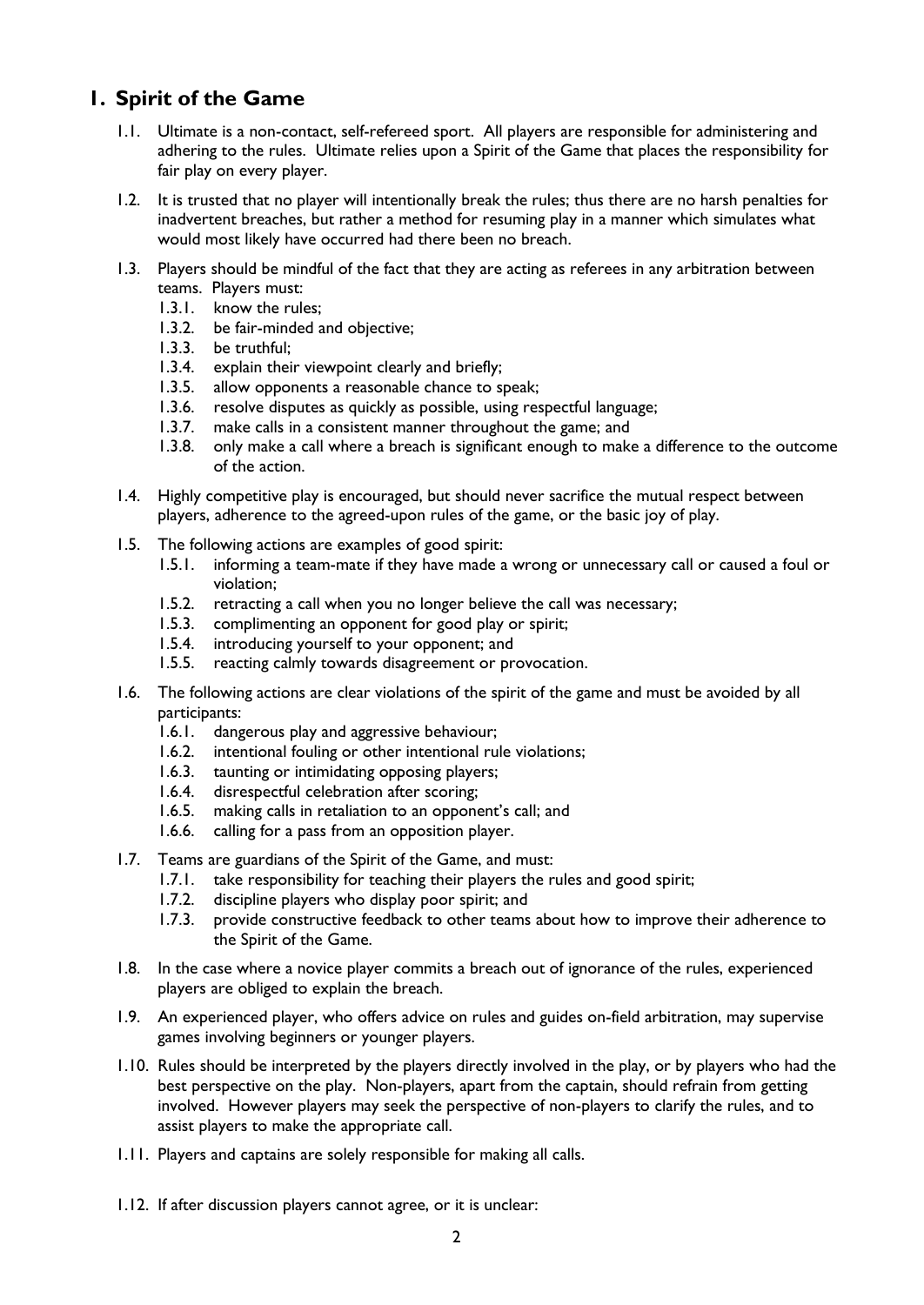1.12.1. what occurred in a play, or

1.12.2. what would most likely have occurred in a play,

the disc must be returned to the last non-disputed thrower.

# **2. Playing Field**

- 2.1. The playing field is a rectangle area with dimensions and zones as shown on Figure 1 and should be essentially flat, free of obstructions and afford reasonable player safety.
- 2.2. The perimeter lines surround the playing field and consist of two (2) sidelines along the length and two (2) endlines along the width.
- 2.3. The perimeter lines are not part of the playing field.
- 2.4. The goal lines are the lines that separate the central zone from the end zones and are part of the central zone.
- 2.5. The brick mark is the intersection of two (2) crossed one (1) metre lines in the central zone set ten (10) metres from each goal line, midway between the sidelines.
- 2.6. Eight brightly-coloured, flexible objects (such as plastic cones) mark the corners of the central zone and the end zones. All lines shall be marked with colored tape between five (5) and ten (10) centimetres wide.
- 2.7. The playing field shall be sand, which is essentially flat, free of obstructions and holes, and affords reasonable player safety. The immediate surroundings of the playing field shall be kept clear of movable objects. If play is obstructed by non-players or objects within three (3) metres of the perimeter line, any obstructed player or thrower in possession may call "Violation".



Figure 1

#### **3. Equipment**

- 3.1. Any flying disc acceptable to both captains may be used.
- 3.2. WFDF may maintain a list of approved discs recommended for use.
- 3.3. Each player must wear a uniform that distinguishes their team.
- 3.4. No player may wear items of clothing or equipment that reasonably could harm the wearer or other players, or impede an opponent's ability to play.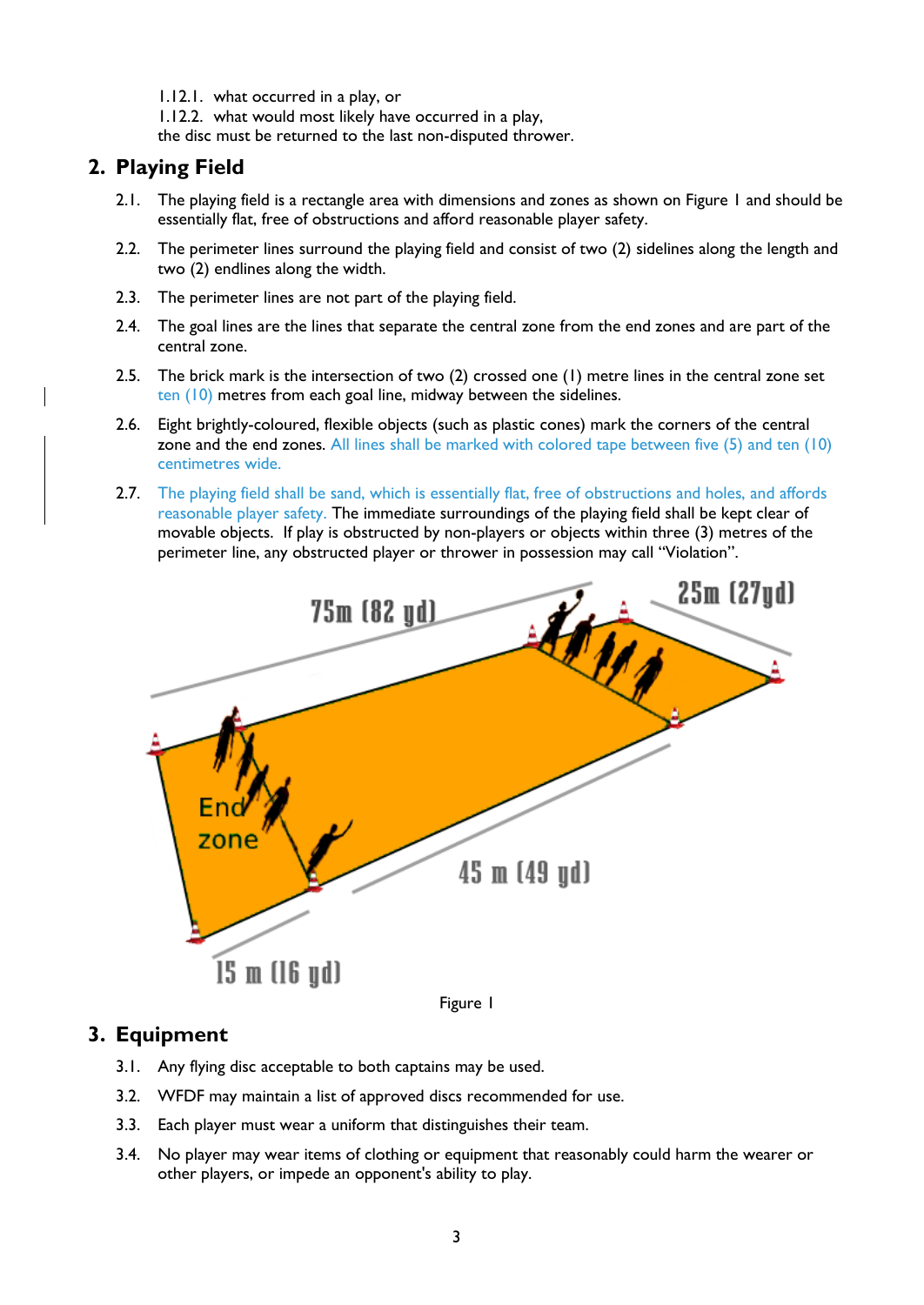3.4.1. Playing barefoot is highly recommended, but players may wear socks or any kind of foot covering of a similar texture, so long it respects 3.4.

#### **4. Point, Goal and Game**

- 4.1. A game consists of a number of points. Each point ends with the scoring of a goal.
- 4.2. A game is finished and won by the first team to score thirteen (13) goals.
- 4.3. A game is separated into two (2) periods of play, called halves. Half time occurs when a team first scores seven (7) goals.
- 4.4. The first point of each half starts when the half starts.
- 4.5. After a goal is scored, and the game has not been won or half time has not been reached:
	- 4.5.1. the next point starts immediately;
	- 4.5.2. the teams switch the end zone that they are defending; and
	- 4.5.3. the team that scored becomes defence and pulls next.
- 4.6. A variation of the basic structure may be used to accommodate special competitions, number of players, age of players or available space.

#### **5. Teams**

- 5.1. Each team will put a maximum of five (5) players and a minimum of four (4) players on the field during each point.
- 5.2. A team may make (unlimited) substitutions after a goal is scored and before the team signals readiness for the pull.
- 5.3. Each team will nominate a captain to represent the team.

## **6. Starting a Game**

- 6.1. Representatives of the two teams fairly determine which team first chooses either:
	- 6.1.1. whether to receive or throw the initial pull; or
	- 6.1.2. which end zone they will initially defend.
- 6.2. The other team is given the remaining choice.
- 6.3. At the start of the second half, these initial selections are switched.

# **7. The Pull**

7.1. At the start of the game, after half-time or after a score, play commences with a throw-off, called a pull.

7.1.1. Teams must prepare for the pull without unreasonable delay.

- 7.2. The pull may be made only after both teams have signalled their readiness by having the puller and a player on offence raise a hand above their head.
- <span id="page-3-0"></span>7.3. After signalling readiness all offensive players must stand with one foot on their defending goal line without changing location relative to one another until the pull is released.
- <span id="page-3-1"></span>7.4. After signalling readiness all defensive players must keep their feet entirely behind the vertical plane of the goal line until the pull is released.
- 7.5. If a team breaches [7.3](#page-3-0) or [7.4](#page-3-1) the opposing team may call a violation ("offside"). This must be called before the receiving team touches the disc and the pull must be repeated as quickly as possible.
- 7.6. As soon as the disc is released, all players may move in any direction.
- 7.7. No player on the defensive team may touch the disc after a pull until a member of the offensive team contacts the disc or the disc contacts the ground.
- 7.8. If an offensive player, in-bounds or out-of-bounds, touches the disc before it hits the ground, and the offensive team fails to catch it, that is a turnover (a "dropped pull").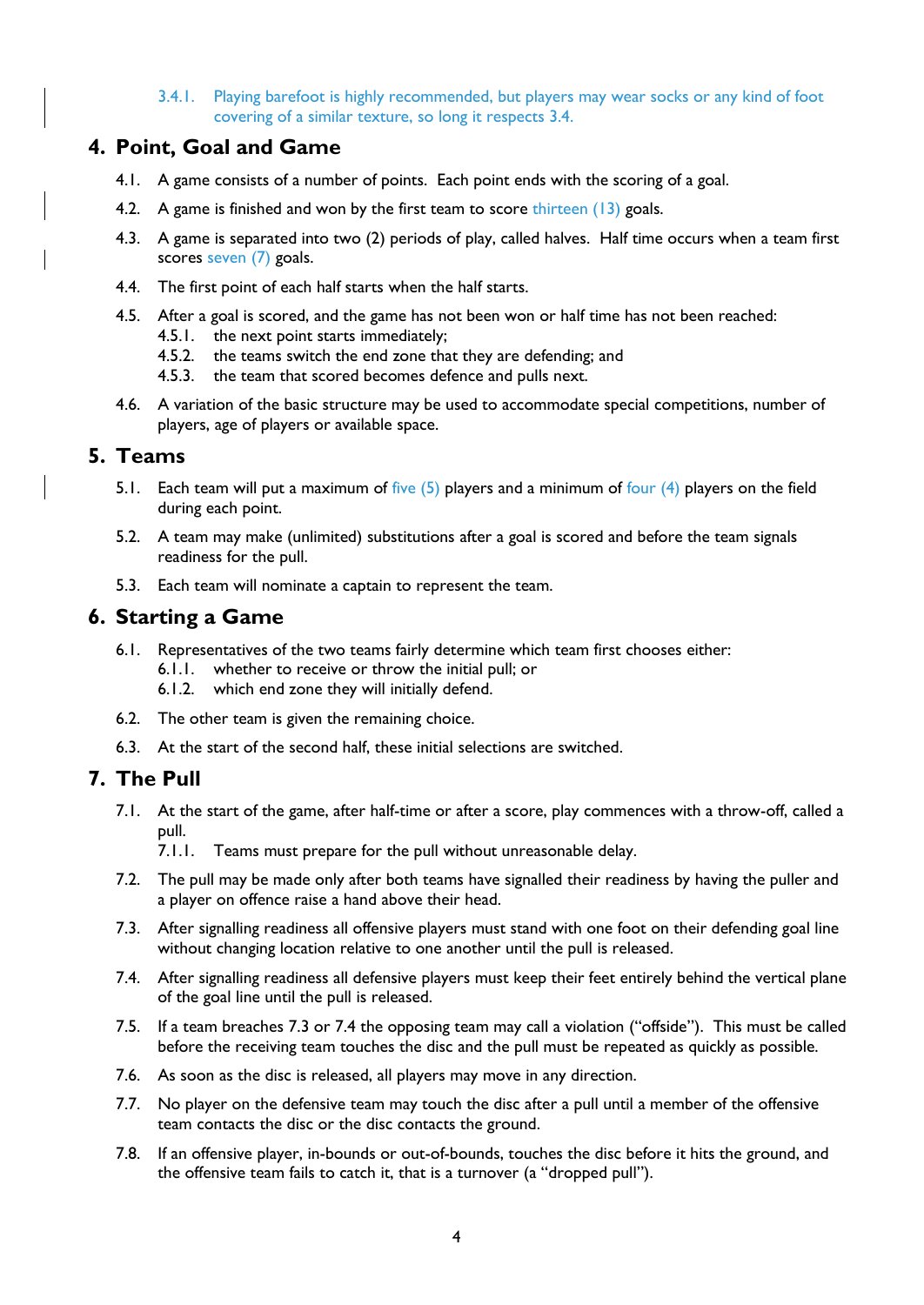- 7.9. If an offensive player catches the pull they must establish a pivot at the point on the playing field nearest to where it was caught, even if that point is in their defending end zone.
- 7.10. If the disc initially contacts the playing field and never becomes out-of-bounds, the thrower must establish the pivot where the disc stops, even if that point is in their defending end zone.
- 7.11. If the disc initially contacts the playing field and then becomes out-of-bounds without contacting an offensive player, the thrower must establish the pivot where the disc first crossed the perimeter line, or the nearest point in the central zone if that point would be in the defending end zone.
	- 7.11.1. If the disc does contact an offensive player before it becomes out-of-bounds the thrower must establish the pivot where the disc first crossed the perimeter line, even if that point is in their defending end zone.
- 7.12. If the disc contacts the out-of-bounds area without first touching the playing field or an offensive player, the thrower may establish the pivot either at the brick mark closest to their defending end zone, or at the spot on the central zone closest to where the disc went out-of-bounds (Section [11.7\)](#page-6-0). The binding brick option must be signalled before the disc is picked up, by any offensive player fully extending one arm overhead and calling "brick".

#### **8. Status of the Disc**

- 8.1. The disc is dead, and no turnover is possible:
	- 8.1.1. After the start of a point, until the pull is released;
	- 8.1.2. After the pull or after a turnover when the disc must be carried to the location of the correct pivot point, until a pivot is established; or
	- 8.1.3. After a call which stops the play or any other stoppage, until the disc is checked in.
- 8.2. A disc that is not dead is live.
- 8.3. The thrower may not transfer possession of a dead disc to another player.
- 8.4. Any player may attempt to stop a disc from rolling or sliding after it has hit the ground.
	- 8.4.1. If, in attempting to stop such a disc, a player significantly alters the disc's position, the opposition may request that the pivot be established at the location where the disc was contacted.
- <span id="page-4-1"></span><span id="page-4-0"></span>8.5. After a turnover, and after the pull, the team that has gained possession of the disc must continue play without delay.
	- 8.5.1. An offensive player must move at walking pace or faster to directly retrieve the disc and establish a pivot.
	- 8.5.2. In addition to [8.5.1,](#page-4-0) after a turnover the offence must put the disc into play within the following time limits, if the disc did not become out-of-bounds, and the discs location is:
		- 8.5.2.1. in the central zone within ten (10) seconds of the disc coming to rest.
		- 8.5.2.2. in an end zone within twenty (20) seconds of the disc coming to rest.
	- 8.5.3. If the offence breaches [8.5](#page-4-1) the defence may give a verbal warning ("Delay of Game") or may call a "Violation".
	- 8.5.4. If an offensive player is within three (3) metres of the pivot point and, after the verbal warning, the offence continues to breach [8.5](#page-4-1) the marker may commence the stall count.

#### **9. Stall Count**

- 9.1. The marker administers a stall count on the thrower by announcing "Stalling" and then counting from one (1) to ten (10). The interval between the start of each number in the stall count must be at least one (1) second.
- 9.2. The stall count must be clearly audible to the thrower.
- 9.3. The marker may only start and continue a stall count when:
	- 9.3.1. The disc is live (unless specified otherwise);
	- 9.3.2. They are within three (3) metres of the thrower, or the correct pivot point if the thrower has moved from that spot; and
	- 9.3.3. All defenders are legally positioned (Section [18.1\)](#page-10-0).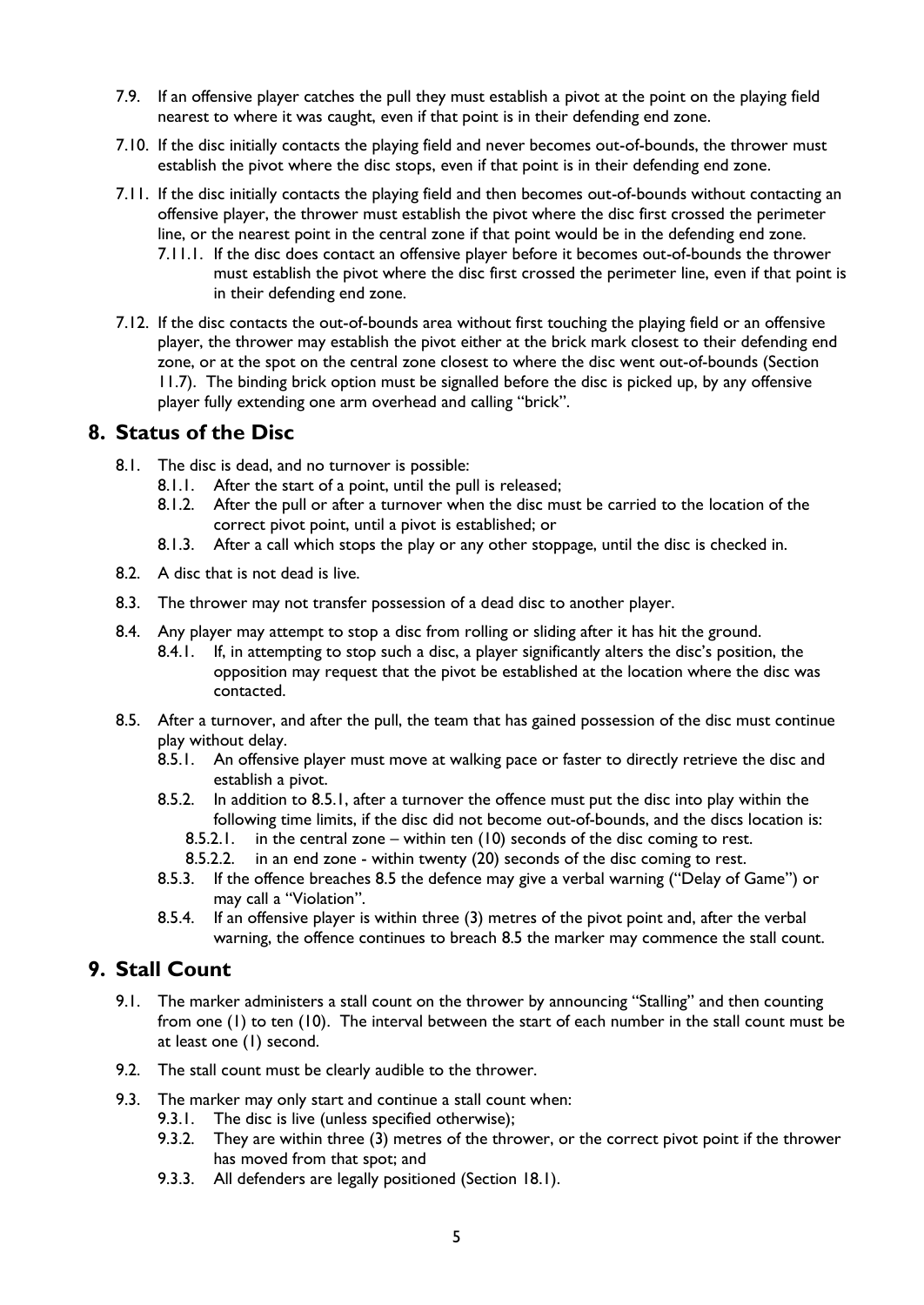- 9.4. If the marker moves more than three (3) metres from the thrower, or a different player becomes the marker, the stall count must be restarted at "Stalling one (1)".
- <span id="page-5-0"></span>9.5. After play stops the stall count is resumed as follows:
	- 9.5.1. After an uncontested breach by the defence the stall count restarts at "Stalling one (1)".
	- 9.5.2. After an uncontested breach by the offence the stall count restarts at maximum nine (9).
	- 9.5.3. After a contested stall-out the stall count restarts at "Stalling eight (8)".
	- 9.5.4. After all other calls, including "pick", the stall count restarts at maximum six (6).
- <span id="page-5-3"></span><span id="page-5-1"></span>9.6. To restart a stall count "at maximum n", where "n" is determined by [9.5.2,](#page-5-0) or [9.5.4,](#page-5-1) means the following:
	- 9.6.1. If "x" is the last number fully uttered prior to the call, then the stall count resumes at "Stalling (x plus one)" or "Stalling n", whichever of those two numbers is lower.

#### **10. The Check**

- 10.1. Whenever play stops during a point for a time-out, foul, violation, contested turnover, specified turnover, contested goal, technical stoppage, injury stoppage, or discussion, play must restart as quickly as possible with a check. The check may only be delayed for the discussion of a call.
- <span id="page-5-2"></span>10.2. Player positioning after a call (except in the case of a time-out, and unless specified otherwise):
	- 10.2.1. If play stops before a pass is thrown, all players must return to the location they held when the call was made.
	- 10.2.2. If play stops after a pass is thrown, then:
		- 10.2.2.1. if the disc is returned to the thrower, all players must return to the location they held when the thrower released the disc, or the time of the call, whichever is earlier.
		- 10.2.2.2. if the result of the play stands all players must return to the location they held when either the pass was caught, or the disc hit the ground.
		- 10.2.2.3. if a player other than the thrower gains possession as a result of an uncontested breach, all players must return to the location they held when the breach occurred.
	- 10.2.3. All players must remain stationary in that location until the disc is checked in.
- 10.3. Any player may briefly extend a stoppage of play to fix faulty equipment ("equipment"), but active play may not be stopped for this purpose.
- 10.4. The person checking the disc in must first verify with the nearest opposition player that their team is ready.
	- 10.4.1. If there is an unnecessary delay in checking the disc in, the opposition may give a verbal warning ("Delay of Game") and, if the delay continues, they may check the disc in by calling "Disc In", without verification from the opposition.

#### 10.5. To restart play:

- 10.5.1. when the thrower has the disc:
	- 10.5.1.1. if there is a defender within reach, the defender must touch the disc.
	- 10.5.1.2. if there is not a defender within reach, the thrower must touch the disc to the ground and should call "Disc In".
- 10.5.2. when the disc is on the ground, the defender nearest to the disc must call "Disc In".
- 10.6. If the thrower attempts a pass before the check, or a violation of [10.2](#page-5-2) is called, the pass does not count regardless of whether it is complete or incomplete, and possession reverts back to the thrower.

# **11. Out-of-Bounds**

- 11.1. The entire playing field is in-bounds. The perimeter lines are not part of the playing field and are out-of-bounds. All non-players are part of the out-of-bounds area.
- 11.2. The out-of-bounds area consists of the area which is not in-bounds and everything in contact with it, except for defensive players, who are always considered "in-bounds" for purposes of making a play on the disc.
- 11.3. An offensive player who is not out-of-bounds is in-bounds.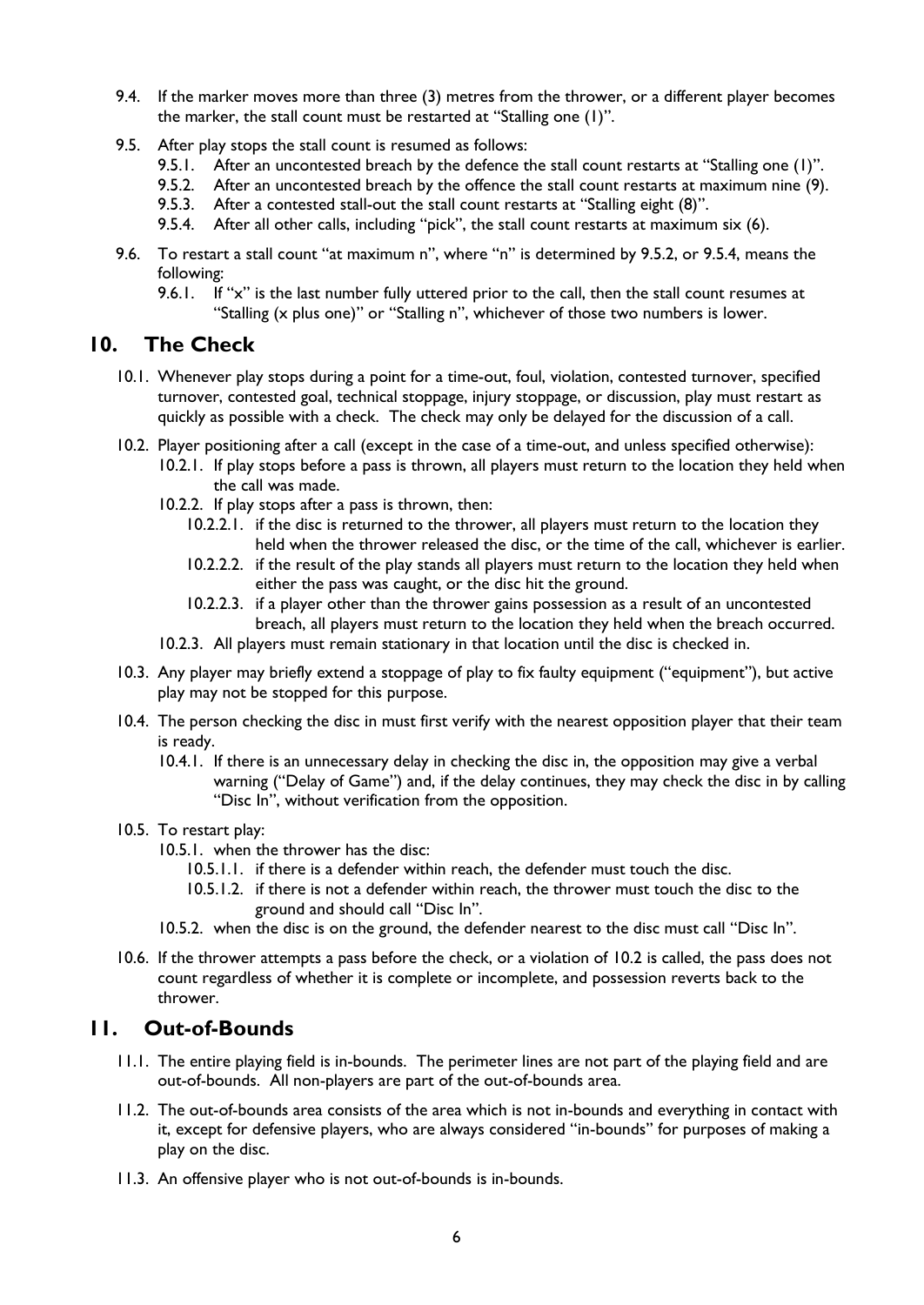- 11.3.1. An airborne player retains their in-bounds/out-of-bounds status until that player contacts the playing field or the out-of-bounds area.
- 11.3.2. A thrower in possession of the disc, who contacts the playing field and then touches an out-of-bounds area, is still considered in-bounds.
	- 11.3.2.1. If the thrower leaves the playing field, they must establish the pivot at the spot on the playing field where they crossed the perimeter line (unless  $14.2$  is in effect).
- 11.3.3. Contact between players does not confer the state of being in- or out-of-bounds from one to another.
- 11.4. A disc is in-bounds once it is live, or when play starts or restarts.
- 11.5. A disc becomes out-of-bounds when it first contacts the out-of-bounds area or contacts an out-ofbounds offensive player. A disc in the possession of an offensive player has the same in/out-ofbounds status as that player. If the disc is simultaneously in the possession of more than one offensive player, one of them being out-of-bounds, the disc is out-of-bounds.
- 11.6. The disc may fly outside a perimeter line and return to the playing field, and players may go out-ofbounds to make a play on the disc.
- <span id="page-6-0"></span>11.7. The place where a disc went out-of-bounds is the spot where, prior to contacting an out-ofbounds area or player, the disc was most recently:
	- 11.7.1. partly or wholly over the playing field; or
	- 11.7.2. contacted by an in-bounds player.
- 11.8. If the disc is out-of-bounds and more than three (3) metres from the pivot point, non-players may retrieve the disc. The thrower must carry the disc the last three (3) metres to the playing field.

#### <span id="page-6-1"></span>**12. Receivers and Positioning**

- 12.1. A player "catches" the disc by demonstrating sustained control of a non-spinning disc.
- <span id="page-6-2"></span>12.2. If the player loses control of the disc due to subsequent contact with the ground or a team-mate or a legitimately positioned opposition player, the catch is deemed to have not occurred.
- 12.3. The following are out-of-bounds turnovers, and no catch is deemed to have occurred:
	- 12.3.1. an offensive receiver is out-of-bounds when they contact the disc; or
	- 12.3.2. after catching the disc, an offensive receiver's first contact is out-of-bounds while still in possession of the disc.
- 12.4. After a catch, that player becomes the thrower.
- 12.5. If offensive and defensive players catch the disc simultaneously, the offence retains possession.
- 12.6. A player in an established position is entitled to remain in that position and should not be contacted by an opposing player.
- 12.7. Every player is entitled to occupy any position on the field not occupied by any opposing player, provided that they do not initiate contact in taking such a position.
	- 12.7.1. However when the disc is in the air a player may not move in a manner solely to prevent an opponent from taking an unoccupied path to the disc.
- 12.8. All players must attempt to avoid contact with other players, and there is no situation where a player may justify initiating contact. "Making a play for the disc" is not a valid excuse for initiating contact with other players.
- 12.9. Some incidental contact, not affecting the outcome of the play or safety of players, may occur as two or more players move towards a single point simultaneously. Incidental contact should be minimized but is not considered a foul.
- 12.10.Players may not use their arms or legs to obstruct the movement of opposing players.
- 12.11.No player may physically assist the movement of another player, nor use an item of equipment to assist in contacting the disc.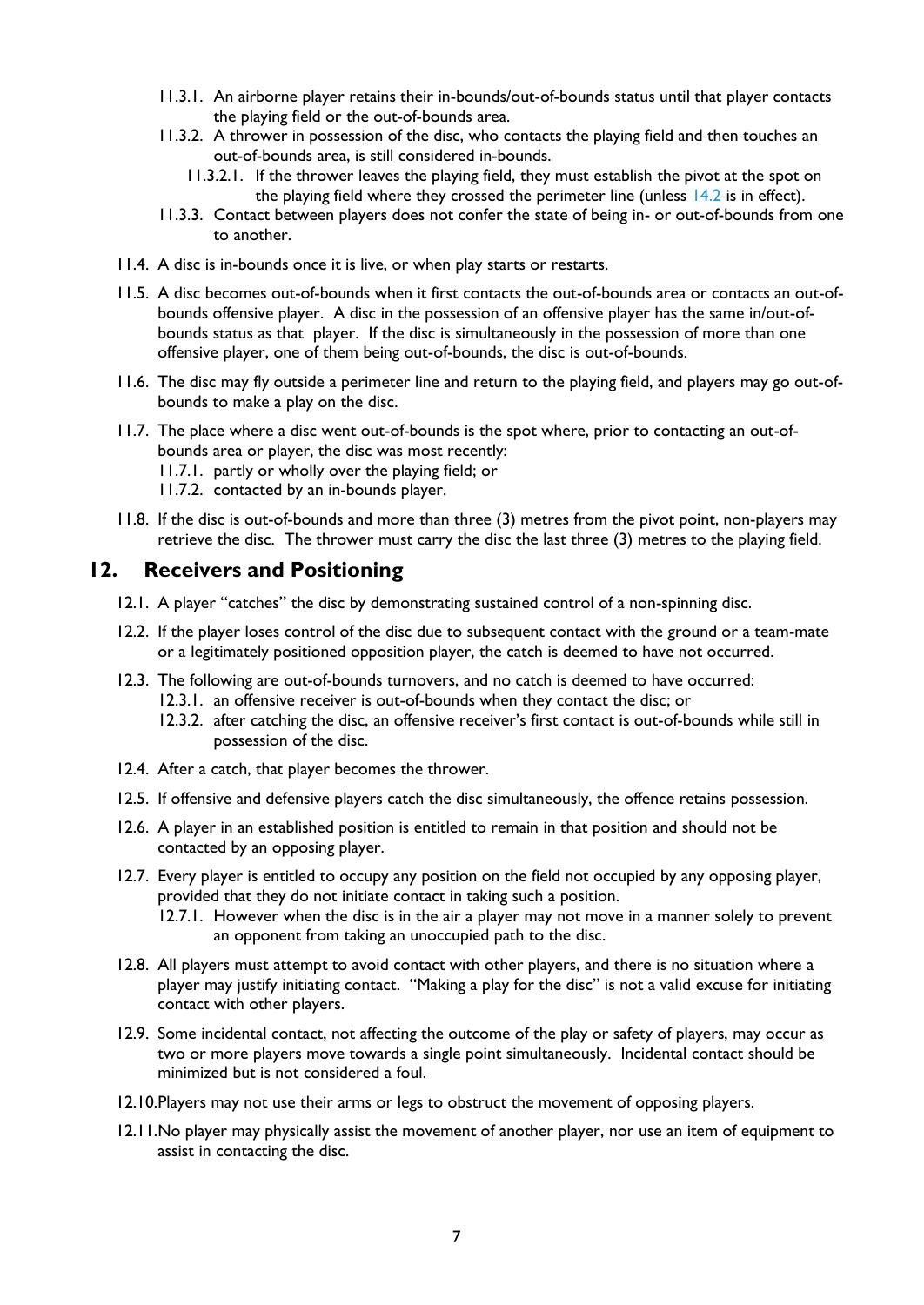# **13. Turnovers**

- 13.1. A turnover that transfers possession of the disc from one team to the other occurs when:
	- 13.1.1. the disc contacts the ground while it is not in the possession of an offensive player (a "down");
	- 13.1.2. a pass is caught by a defensive player (an "interception");
	- 13.1.3. the disc becomes out-of bounds (an "out-of-bounds"); or
	- 13.1.4. during the pull, the receiving team touches the disc before it contacts the ground, and fails to catch the disc (a "dropped pull").
- <span id="page-7-1"></span><span id="page-7-0"></span>13.2. A turnover that transfers possession of the disc from one team to the other, and results in a stoppage of play, occurs when:
	- 13.2.1. there is an uncontested offensive receiving foul;
	- 13.2.2. the thrower has not released the disc before the marker first starts to say the word "ten" in the stall count (a "stall-out");
	- 13.2.3. the disc is intentionally transferred from one offensive player to another without ever being completely untouched by both players (a "hand-over");
	- 13.2.4. the thrower intentionally deflects a pass to themselves off another player (a "deflection");
	- 13.2.5. in attempting a pass, the thrower catches the disc after release prior to the disc being contacted by another player (a "double touch");
	- 13.2.6. an offensive player intentionally assists a teammate's movement to catch a pass; or
	- 13.2.7. an offensive player uses an item of equipment to assist in catching a pass.
- <span id="page-7-5"></span><span id="page-7-4"></span><span id="page-7-3"></span><span id="page-7-2"></span>13.3. If a player determines a turnover has occurred they must make the appropriate call immediately. If the opposition disagrees they may call "contest". If, after discussion, players cannot agree or it is unclear what occurred in the play, the disc must be returned to the last non-disputed thrower.
- 13.4. If a fast count occurs in such a manner that the offence does not have a reasonable opportunity to call fast count before a stall-out, the play is treated as a contested stall-out [\(9.5.3\)](#page-5-3).
	- 13.4.1. If the thrower contests a stall-out but also attempts a pass, and the pass is incomplete, then the turnover stands and play restarts with a check.
- 13.5. Any offensive player may take possession of the disc after a turnover, except:
	- 13.5.1. after an "interception" turnover, in which case the player who made the interception must maintain possession; and
	- 13.5.2. after an offensive receiving foul, in which case the fouled player must take possession.
- 13.6. If the player in possession after a turnover intentionally drops the disc, or places the disc on the ground, they must re-establish possession and restart play with a check.
- 13.7. After a turnover, the turnover location is where:
	- 13.7.1. the disc has come to a stop or is picked up by an offensive player; or
	- 13.7.2. the intercepting player stops; or
	- 13.7.3. the thrower was located, in the case of [13.2.2,](#page-7-0) [13.2.3,](#page-7-1) [13.2.4,](#page-7-2) [13.2.5;](#page-7-3) or
	- 13.7.4. the offensive player was located, in the case of [13.2.6](#page-7-4) and [13.2.7;](#page-7-5) or
	- 13.7.5. the uncontested offensive receiving foul occurred.
- <span id="page-7-6"></span>13.8. If the turnover location is out-of-bounds, or the disc touched an out-of-bounds area after the turnover occurred, the thrower must establish a pivot at the spot on the central zone nearest to where the disc went out-of-bounds (Section [11.7\)](#page-6-0). 13.8.1. If [13.8](#page-7-6) does not apply, the pivot must be established according to [13.9,](#page-7-7) [13.10,](#page-7-8) or [13.11.](#page-7-9)
- <span id="page-7-7"></span>13.9. If the turnover location is in the central zone, the thrower must establish the pivot at that point.
- <span id="page-7-8"></span>13.10.If the turnover location is in the offence's attacking end zone, the thrower must establish the pivot at the nearest point on the goal line.
- <span id="page-7-9"></span>13.11.If the turnover location is in the offence's defending end zone, the thrower may choose where to establish the pivot:
	- 13.11.1. at the turnover location, by staying at the turnover location or faking a pass; or
	- 13.11.2. at the nearest point on the goal line to the turnover location, by moving from the turnover location.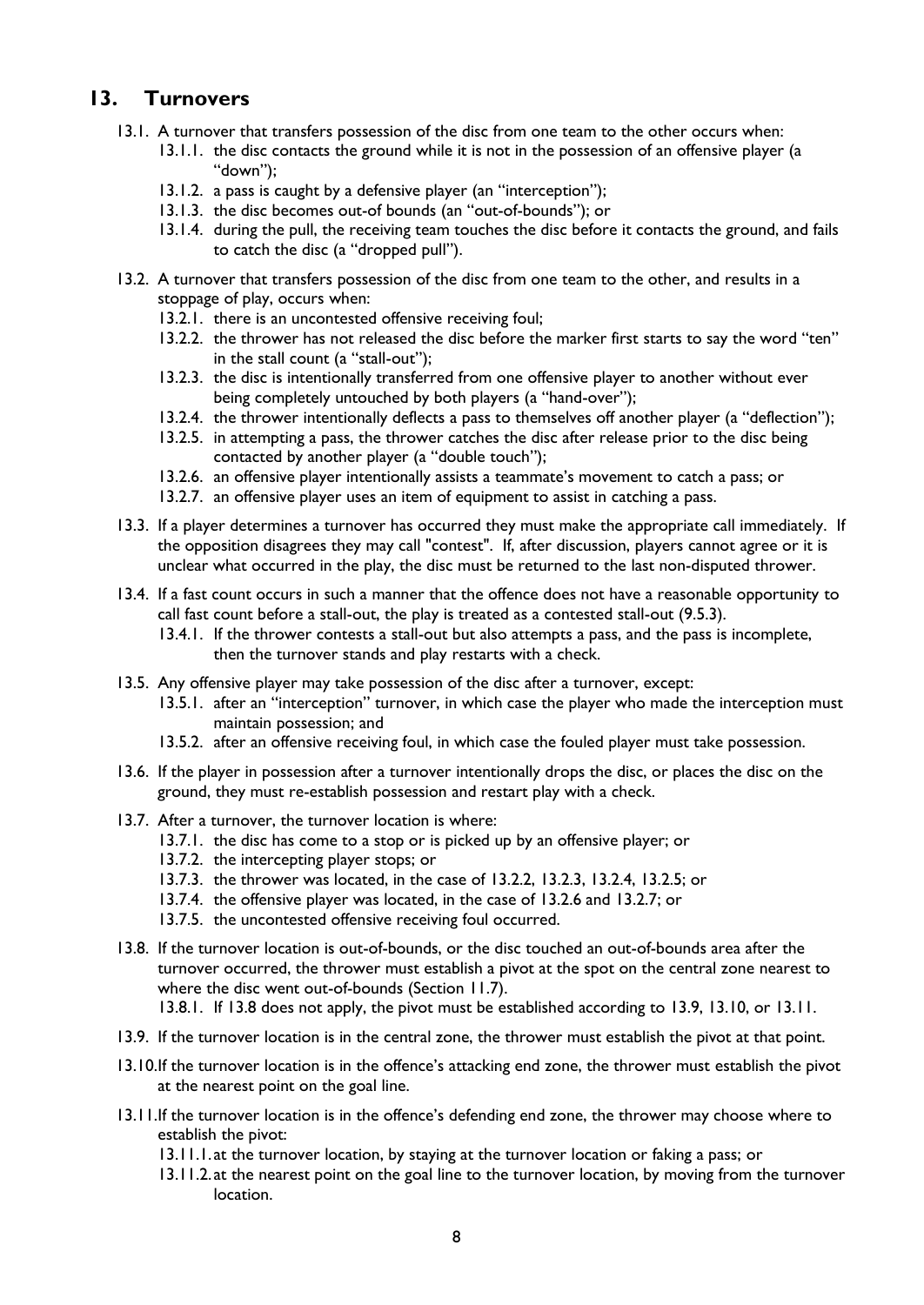- 13.11.2.1. The intended thrower, before picking up the disc, may signal the goal line option by fully extending one arm above their head.
- 13.11.3.Immediate movement, failure to move, or signaling the goal line option determines where to establish the pivot and cannot be reversed.
- 13.12.If, after a turnover, play has continued unknowingly, play stops and the disc is returned to the turnover location, players resume their positions at the time the turnover occurred and play restarts with a check.

#### <span id="page-8-1"></span>**14. Scoring**

- 14.1. A goal is scored if an in-bounds player catches a legal pass and all of their first simultaneous points of contact after catching the disc are entirely within their attacking end zone (note [12.1,](#page-6-1) [12.2\)](#page-6-2).
	- 14.1.1. If a player believes a goal has been scored they may call "goal" and play stops. After a contested or retracted goal call play must restart with a check and the call is deemed to have been made when the pass was caught.
- <span id="page-8-0"></span>14.2. If a player in possession of the disc ends up with their selected pivot behind the attacking goal line without scoring a goal according to [14.1,](#page-8-1) the player establishes the pivot at the nearest point of the goal line.
- 14.3. The time at which a goal is scored is when the disc is caught and the player in possession is in contact with the end zone.

## **15. Calling Fouls, Infractions and Violations**

- 15.1. A breach of the rules due to non-incidental contact between two or more opposing players is a foul.
- 15.2. A breach of the rules regarding a Marking or Travel breach is an infraction. Infractions do not stop play.
- 15.3. Every other breach of the rules is a violation.
- 15.4. Only the player fouled may claim a foul, by calling "Foul".
- 15.5. Only the thrower may claim a marking infraction, by calling the specific name of the infraction. Any opposing player may claim a travel infraction.
- 15.6. Any opposing player may claim a violation, by calling the specific name of the violation or "Violation", unless specified otherwise by the particular rule.
- 15.7. When a foul or violation call is made that stops play, players must stop play by visibly or audibly communicating the stoppage as soon as they are aware of the call and all players should echo calls on the field. If play has stopped for a discussion without any call having been made, a call is deemed to have been made when the discussion started.
- 15.8. Calls must be made immediately after the breach is recognised.
- <span id="page-8-2"></span>15.9. After a player initiates a stoppage incorrectly, including after mishearing a call, not knowing the rules, or not making the call immediately:
	- 15.9.1. if the opposition gains or retains possession, any subsequent play stands
	- 15.9.2. if the opposition does not gain or retain possession, the disc must be returned to the last non-disputed thrower.
- 15.10.If the player against whom the foul, infraction or violation has been called disagrees that it occurred, they may call "Contest".
- 15.11.If a player making the "Foul", "Violation" or "Contest" call subsequently determines that their call was incorrect, they can retract the call, by calling "Retracted". Play restarts with a check.

# **16. Continuation after a Foul or Violation Call**

16.1. Whenever a foul or violation call is made, play stops immediately and no turn over is possible (unless in situations specified in [15.9,](#page-8-2) [16.2,](#page-9-0) and [16.3\)](#page-9-1).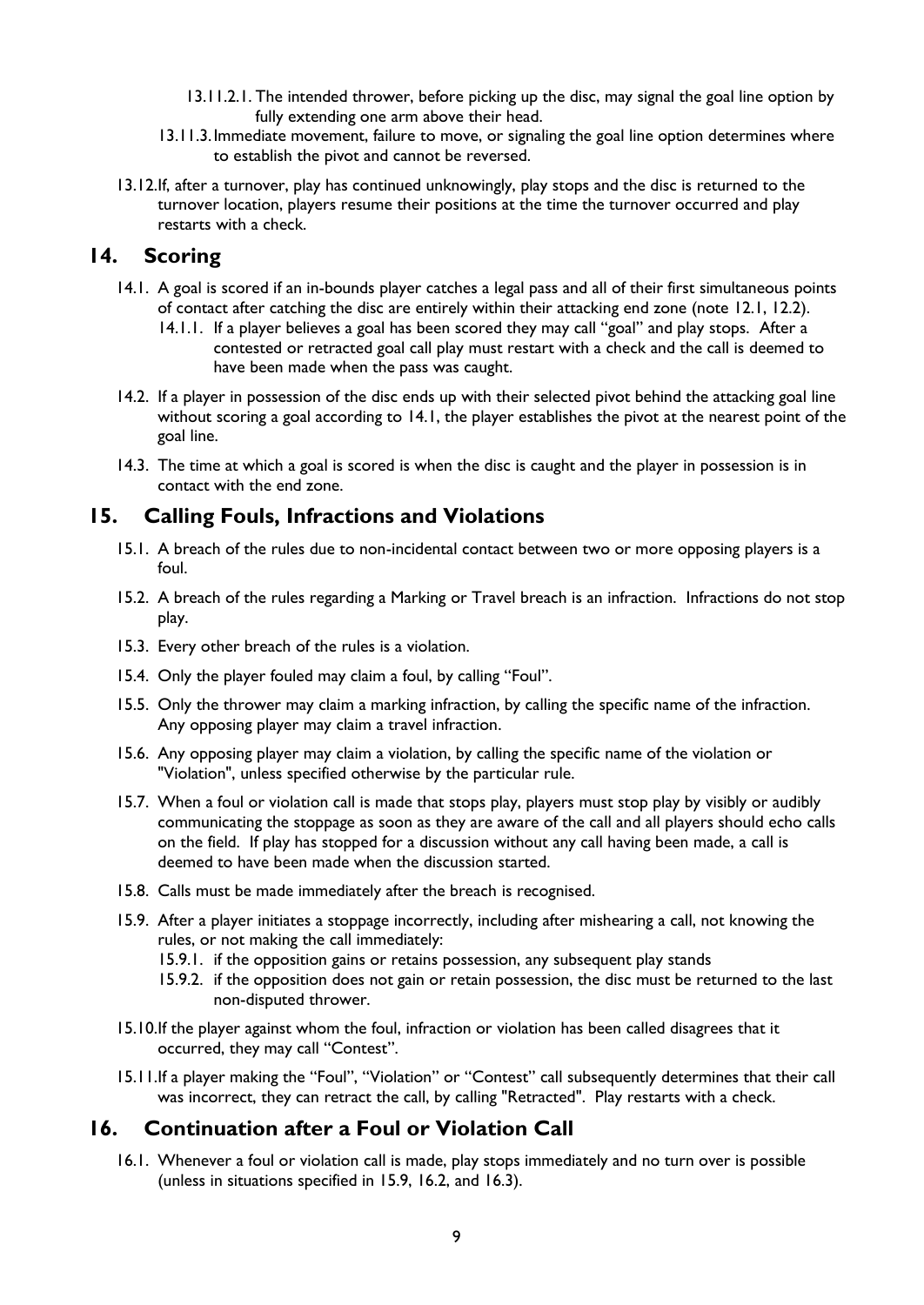- <span id="page-9-0"></span>16.2. If the foul or violation:
	- 16.2.1. is called against the thrower and the thrower subsequently attempts a pass, or
	- 16.2.2. is called when the thrower is in the act of throwing, or
	- 16.2.3. is called or occurs when the disc is in the air,

then play continues until possession has been established.

16.2.4. Once possession has been established:

- 16.2.4.1. If the team that called the foul or violation gains or retains possession as a result of the pass, play continues without a stoppage. Players recognizing this may call "Play on" to indicate that this rule has been invoked.
- 16.2.4.2. If the team that called the foul or violation does not gain or retain possession as a result of the pass, play must be stopped.
	- 16.2.4.2.1. If the team that called the foul or violation believes that possession has been affected by the foul or violation, the disc will be returned to the thrower for a check (unless the specific rule says otherwise).
- <span id="page-9-1"></span>16.3. Regardless of when the foul or violation call is made, if play had not completely stopped and the players involved from both teams agree that the foul, violation or call did not affect the outcome, the play stands. This rule is not superseded by any other rule.
	- 16.3.1. If the play resulted in a goal, the goal stands.
	- 16.3.2. If the play did not result in a goal the affected players may make up any positional disadvantage caused by the foul, violation or call and restart play with a check.

# **17. Fouls**

- 17.1. Dangerous Play:
	- 17.1.1. Reckless disregard for the safety of fellow players is considered dangerous play and is to be treated as a foul, regardless of whether or when contact occurs. This rule is not superseded by any other rule. If uncontested this must be treated as the most relevant foul from Section 17.
- 17.2. Defensive Receiving (Defender) Fouls:
	- 17.2.1. A Defensive Receiving Foul occurs when a defender initiates contact with a receiver before, while, or directly after, either player makes a play on the disc.
	- 17.2.2. After an uncontested defensive receiving foul the receiver gains possession at the point of the breach. If [14.2](#page-8-0) applies, the disc is dead until a pivot is established at the nearest point of the goal line. If the foul is contested, the disc is returned to the thrower.
- 17.3. Force-out Fouls:
	- 17.3.1. A Force-out Foul occurs when an airborne receiver catches the disc, and is fouled by a defensive player before landing, and the contact caused the receiver:
		- 17.3.1.1. to land out-of-bounds instead of in-bounds; or
		- 17.3.1.2. to land in the central zone instead of their attacking end zone.
	- 17.3.2. If the receiver would have landed in their attacking end zone, it is a goal;
	- 17.3.3. If the force-out foul is contested, the disc is returned to the thrower if the receiver landed out-of-bounds, otherwise the disc stays with the receiver.
- 17.4. Defensive Throwing (Marking) Fouls:
	- 17.4.1. A Defensive Throwing Foul occurs when:
		- 17.4.1.1. A defensive player is illegally positioned (Section [18.1\)](#page-10-0), and there is contact with the thrower; or
		- 17.4.1.2. A defensive player initiates contact with the thrower, or there is contact resulting from the thrower and the defender both vying for the same unoccupied position, prior to the release.
		- 17.4.1.3. If a Defensive Throwing Foul occurs prior to the thrower releasing the disc and not during the throwing motion, the thrower may choose to call a contact infraction, by calling "Contact". After a contact infraction that is not contested, play does not stop and the marker must resume the stall count at one (1).

17.5. Strip Fouls: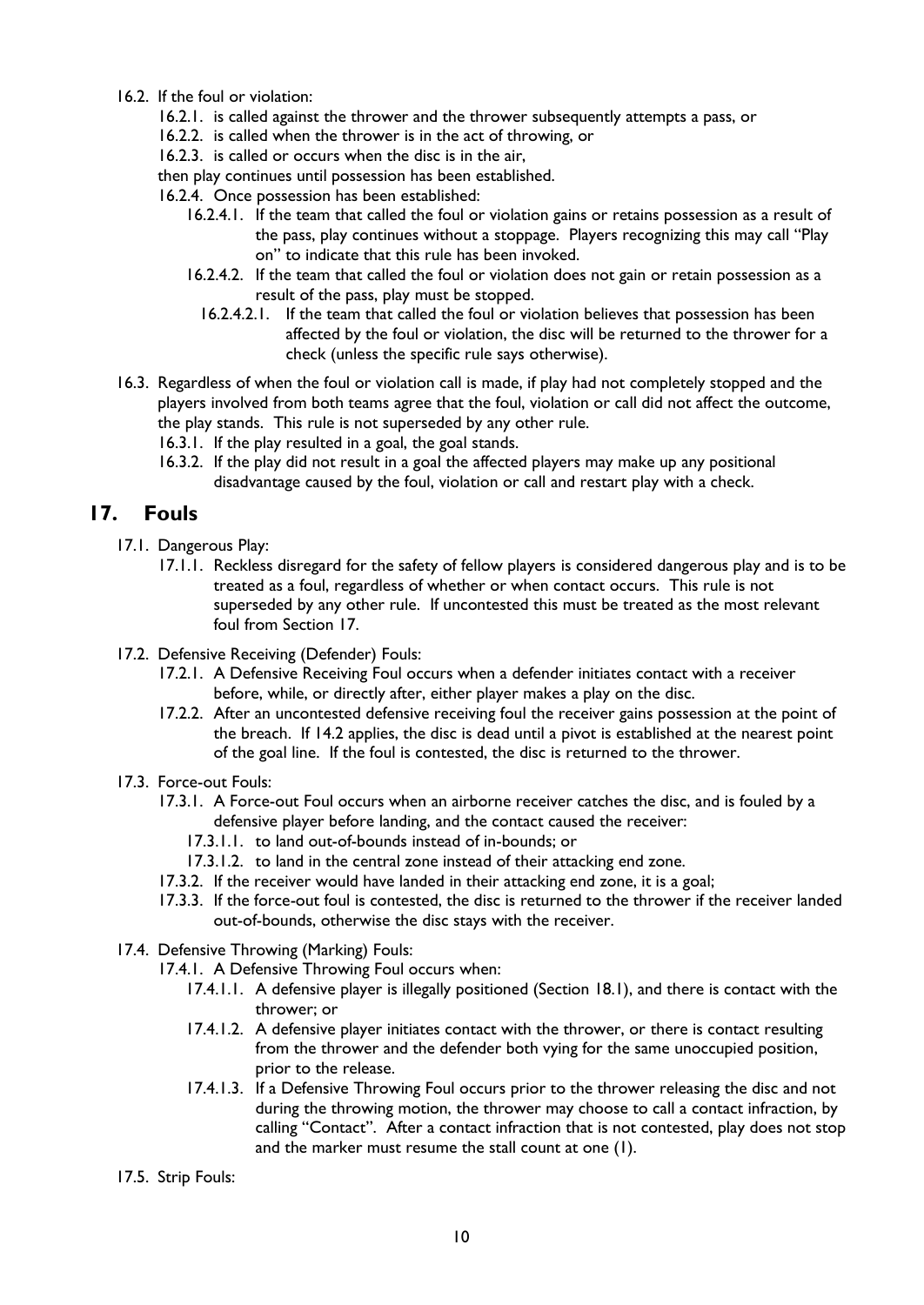- 17.5.1. A Strip Foul occurs when a defensive foul causes the receiver or thrower to drop the disc after they have gained possession.
- 17.5.2. If the reception would have otherwise been a goal, and the foul is uncontested, a goal is awarded.
- 17.6. Offensive Receiving Fouls:
	- 17.6.1. An Offensive Receiving Foul occurs when a receiver initiates contact with a defensive player before, while, or directly after, either player makes a play on the disc.
	- 17.6.2. If the foul is uncontested, the result is a turnover, and the defensive player gains possession at the point of the breach.
	- 17.6.3. If the pass is complete and the foul is contested, the disc returns to the thrower.
- 17.7. Offensive Throwing (Thrower) Fouls:
	- 17.7.1. An Offensive Throwing Foul occurs when the thrower initiates contact with a defensive player who is in a legal position.
	- 17.7.2. Incidental contact occurring during the thrower's follow through is not sufficient grounds for a foul, but should be avoided.
- 17.8. Blocking Fouls:
	- 17.8.1. A Blocking Foul occurs when a player takes a position that a moving opponent will be unable to avoid and contact results, and is to be treated as either a receiving foul or an indirect foul, whichever is applicable.
- 17.9. Indirect Fouls:
	- 17.9.1. An Indirect Foul occurs when there is contact between a receiver and a defensive player that does not directly affect an attempt to make a play on the disc.
	- 17.9.2. If uncontested the fouled player may make up any positional disadvantage caused by the foul.
- 17.10.Offsetting Fouls:
	- 17.10.1.If fouls are called by offensive and defensive players on the same play, the disc returns to the thrower.
	- 17.10.2.Non incidental contact that occurs as two or more opposing players move towards a single point simultaneously should be treated as offsetting fouls.

#### <span id="page-10-0"></span>**18. Infractions and Violations**

#### <span id="page-10-1"></span>18.1. Marking Infractions:

- 18.1.1. Marking infractions include the following:
	- 18.1.1.1. "Fast Count" the marker:
		- 18.1.1.1.1. starts the stall count before the disc is live,
		- 18.1.1.1.2. does not start or restart the stall count with the word "Stalling",
		- 18.1.1.1.3. counts in less than one second intervals,
		- 18.1.1.1.4. does not correctly reduce or reset the stall count when required, or
	- 18.1.1.1.5. does not start the stall count from the correct number.
	- 18.1.1.2. "Straddle" a line between a defensive player's feet contains the thrower's pivot point.
	- 18.1.1.3. "Disc Space" any part of a defensive player is less than one disc diameter away from the torso of the thrower. However, if this situation is caused solely by movement of the thrower, it is not an infraction.
	- 18.1.1.4. "Wrapping" a line between a defensive player's hands or arms intersects the thrower's torso, or any part of the defensive player's body is above the thrower's pivot point. However, if this situation is caused solely by movement of the thrower, it is not an infraction.
	- 18.1.1.5. "Double Team" –a defensive player other than the marker is within three (3) metres of the thrower's pivot point without also guarding another offensive player. However, merely running across this area is not a double team.
	- 18.1.1.6. "Vision" a defensive player uses any part of their body to intentionally obstruct the thrower's vision.
- 18.1.2. A marking infraction may be contested by the defence, in which case play stops.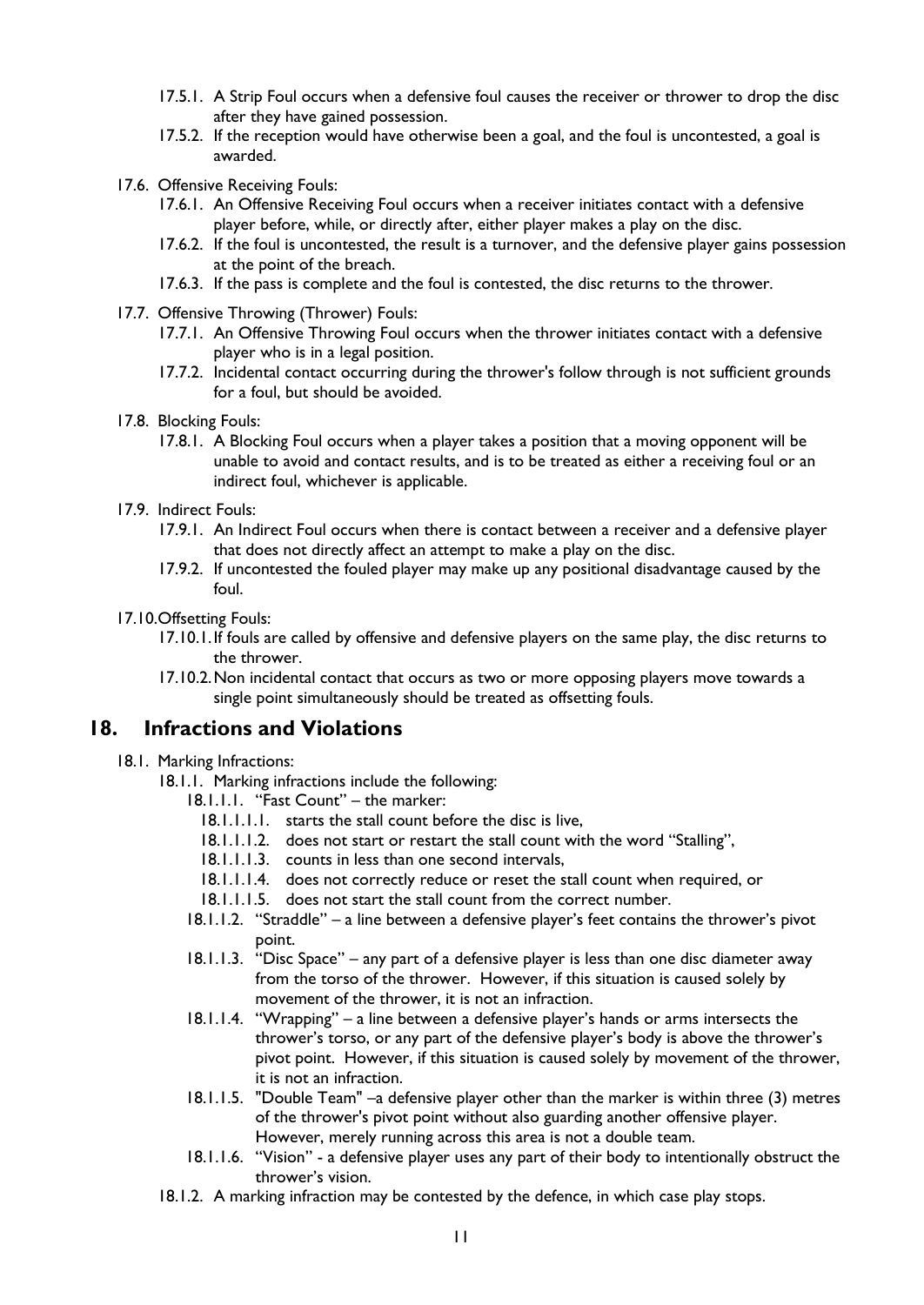- 18.1.3. After all marking infractions listed in [18.1.1](#page-10-1) that are not contested, the marker must resume the stall count with the number last fully uttered before the call, minus one (1).
- 18.1.4. The marker may not resume counting until any illegal positioning has been corrected. To do otherwise is a subsequent marking infraction.
- 18.1.5. Instead of calling a marking infraction, the thrower may call a marking violation and stop play if;
	- 18.1.5.1. the stall count is not corrected,
	- 18.1.5.2. there is no stall count,
	- 18.1.5.3. there is an egregious marking infraction, or
	- 18.1.5.4. there is a pattern of repeated marking infractions.
- 18.1.6. If the thrower calls a marking infraction, or a marking violation, and also attempts a pass before, during or after the call, the call has no consequences and if the pass is incomplete, then the turnover stands. However if the disc is returned to thrower for a separate breach, the stall count must be adjusted accordingly.
- 18.2. "Travel" Infractions:
	- 18.2.1. The thrower may attempt a pass at any time as long as they are entirely in-bounds or have established an in-bounds pivot.
		- 18.2.1.1. However an in-bounds player who catches a pass while airborne may attempt a pass prior to contacting the ground.
	- 18.2.2. After catching the disc, and landing in-bounds, the thrower must reduce speed as quickly as possible, without changing direction, until they have established a pivot point.
		- 18.2.2.1. The thrower may release the disc while reducing speed as long as they maintain contact with the playing field throughout the throwing motion.
	- 18.2.3. The thrower may change direction (pivot) only by establishing a "pivot point", where one part of their body remains in constant contact with a certain spot on the playing field, called the "pivot point".
	- 18.2.4. A thrower who is lying down or kneeling does not need to establish a pivot.
		- 18.2.4.1. If they stand up it is not a travel, provided the pivot is established at the same location.
	- 18.2.5. A travel infraction occurs if:
		- 18.2.5.1. the thrower establishes the pivot at an incorrect point on the playing field;
		- 18.2.5.2. the thrower changes direction before establishing a pivot or releasing the disc;
		- 18.2.5.3. after a catch the thrower fails to reduce their speed as quickly as possible;
		- 18.2.5.4. the thrower fails to keep the established pivot until releasing the disc;
		- 18.2.5.5. the thrower fails to maintain contact with the playing field throughout the throwing motion; or
		- 18.2.5.6. a player purposefully bobbles, fumbles or delays the disc to themselves in order to move in any direction.
	- 18.2.6. After an uncontested travel infraction is called ("travel"), play does not stop.
		- 18.2.6.1. The thrower establishes a pivot at the correct spot, as indicated by the player who called the travel. This must occur without delay from either player involved.
		- 18.2.6.2. Any stall count is paused, and the thrower may not throw the disc, until the pivot is established at the correct spot.
		- 18.2.6.3. The marker must say "Stalling" before restarting the stall count.
	- 18.2.7. If, after a travel infraction but before correcting the pivot, the thrower throws a completed pass, the defensive team may call a travel violation. Play stops and the disc is returned to the thrower. The thrower must return to the location occupied at the time of the infraction. Play must restart with a check..
	- 18.2.8. If, after a travel infraction, the thrower throws an incomplete pass, play continues.
	- 18.2.9. After a contested travel infraction where the thrower has not released the disc, play stops.
- 18.3. "Pick" Violations:
	- 18.3.1. If a defensive player is guarding one offensive player and they are prevented from moving towards/with that player by another player, that defensive player may call "Pick". However it is not a pick if both the player being guarded and the obstructing player are making a play on the disc.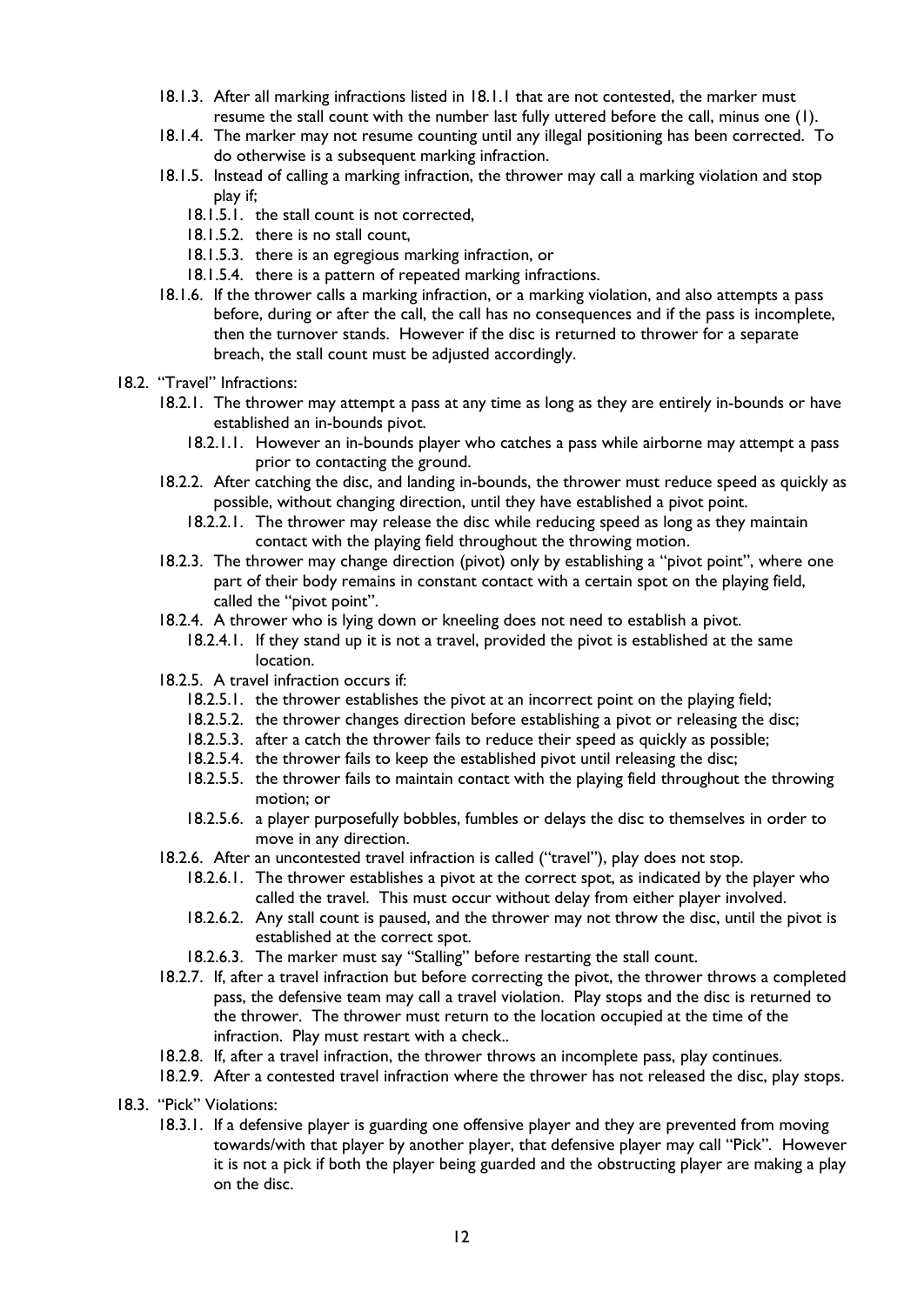- 18.3.1.1. Prior to making the "Pick" call, the defender may delay the call up to two (2) seconds to determine if the obstruction will affect the play.
- 18.3.2. If play has stopped, the obstructed player may move to the agreed position they would have otherwise occupied if the obstruction had not occurred, unless specified otherwise.
- 18.3.3. All players should take reasonable efforts to avoid the occurrence of picks.
	- 18.3.3.1. During any stoppage opposing players may agree to slightly adjust their locations to avoid potential picks.

#### **19. Stoppages**

- 19.1. Injury Stoppage
	- 19.1.1. An injury stoppage, "Injury", may be called by the injured player, or by any player on the injured player's team.
	- 19.1.2. If any player has an open or bleeding wound, an injury stoppage must be called and that player must take an immediate injury substitution and must not rejoin the game until the wound is treated and sealed.
	- 19.1.3. If the injury was not caused by an opponent, the player must choose either to be substituted, or to charge their own team with a Time-Out.
	- 19.1.4. If the injury was caused by an opponent, the player may choose to stay or to be substituted.
	- 19.1.5. If the injured player had caught the disc, and the player has dropped the disc due to the injury, that player retains possession of the disc.
	- 19.1.6. The injury stoppage is considered to have been called at the time of the injury, unless the injured player chooses to continue play before the stoppage is called.
	- 19.1.7. If the disc was in the air when the injury stoppage was called, play continues until either the pass is caught, or the disc hits the ground. If the injury is not the result of a foul, the completion or turnover stands, and play restarts there after the stoppage.
- 19.2. Technical Stoppage
	- 19.2.1. Any player who recognises a condition that endangers players may call "technical" to stop play. Play must stop immediately.
	- 19.2.2. The thrower may call a technical stoppage during play to replace a severely damaged disc.After a technical stoppage call:
		- 19.2.2.1. If the call or issue did not affect play, the completion or turnover stands, and play restarts there;
		- 19.2.2.2. If the call or issue did affect the play, the disc goes back to the thrower.
- 19.3. If a player is substituted after an injury, or technical stoppage due to illegal equipment, the opposing team may also choose to substitute one player.
	- 19.3.1. Substitute players take on the full state (location, possession, stall count etc) of the player they are substituting.

#### **20. Time-Outs**

- 20.1. The player calling a time-out must form a "T" with their hands, or with one hand and the disc, and should call "time-out" audibly to opposition players.
- 20.2. Each team may take one  $(1)$  time-out per game.
- 20.3. After the start of a point and before both teams have signalled readiness, a player from either team may call a time-out. The time-out extends the time between the start of the point and subsequent pull by ninety (90) seconds.
- 20.4. After the pull only a thrower with possession of the disc that has survived ground contact, may call a time-out. The time-out starts when the "T" is formed, and lasts ninety  $(90)$  seconds. After such a time-out:
	- 20.4.1. Substitutions are not allowed, except for injury.
	- 20.4.2. Play is restarted at the pivot point.
	- 20.4.3. The thrower remains the same.
	- 20.4.4. All other offensive players may then set up at any point on the playing field.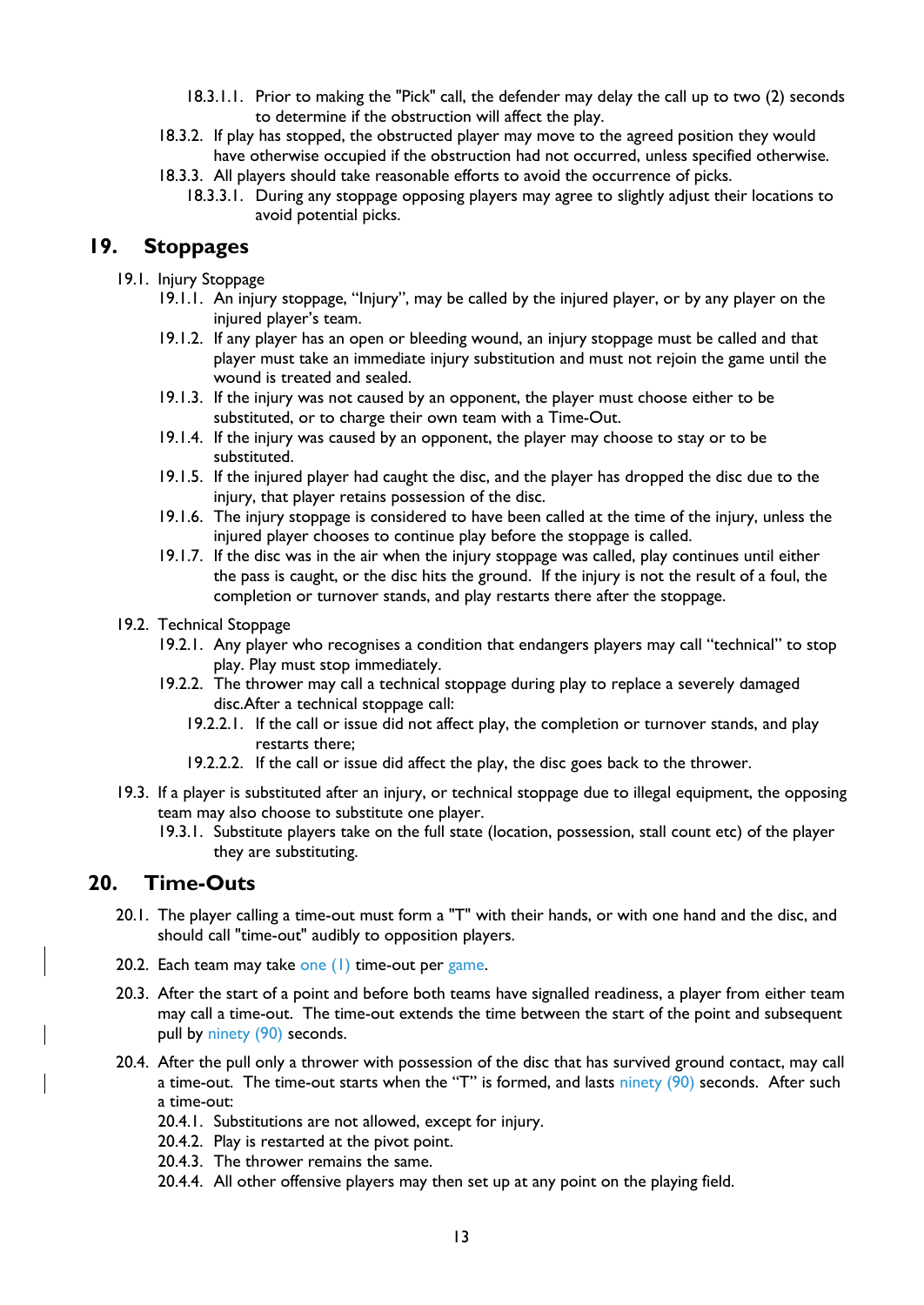- 20.4.5. Once the offensive players have selected positions, defensive players may set up at any point on the playing field.
- 20.4.6. The stall count remains the same, unless the marker has been switched.
- 20.5. If the thrower attempts to call a time-out when their team has no remaining time-outs, play is stopped. The marker must add two (2) seconds to the stall count they would have restarted play on before restarting play with a check. If this results in a stall count of ten (10) or above, this is a "stall-out" turnover.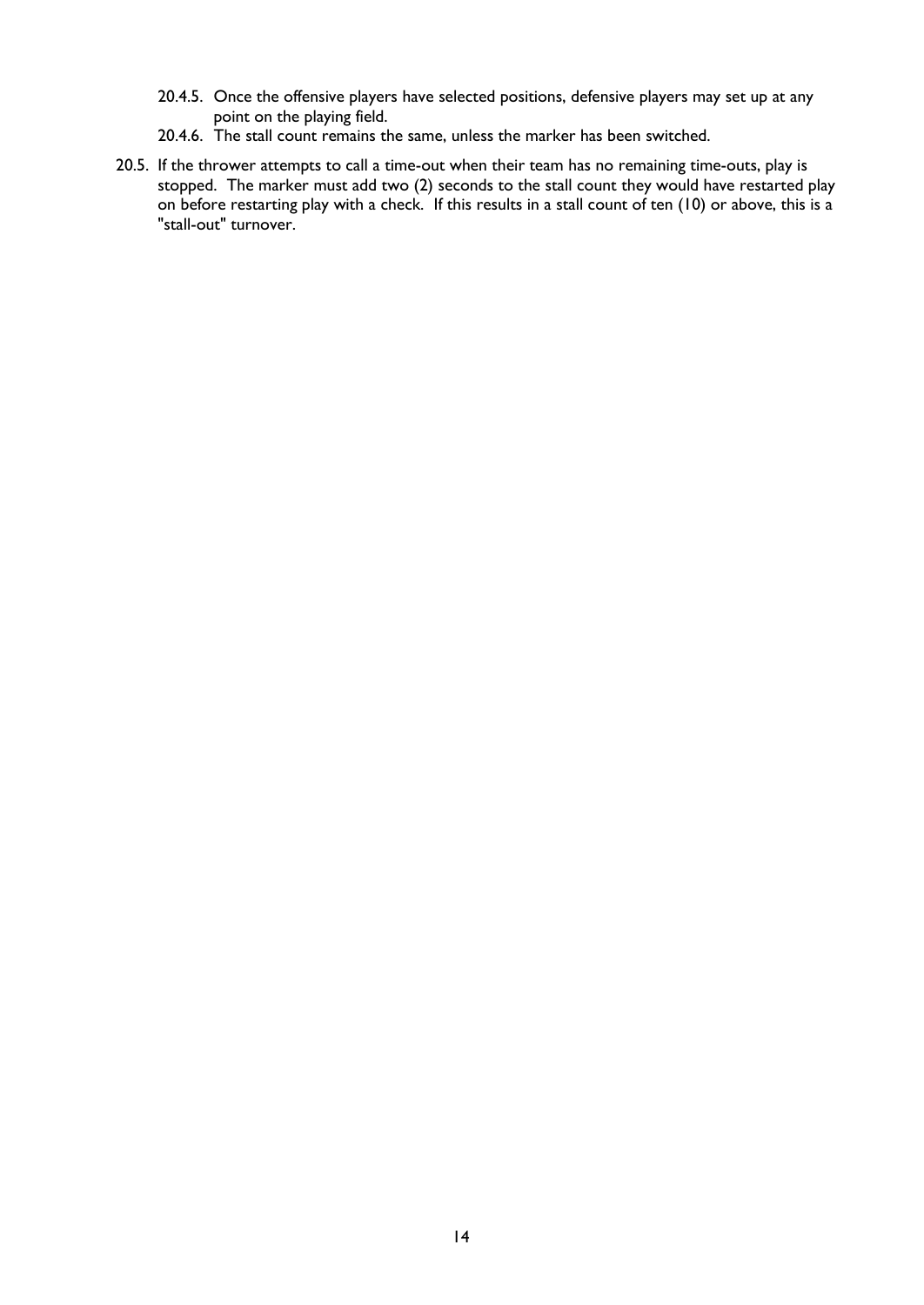# **Definitions**

| Act of throwing       | See throwing motion.                                                                                                                                    |
|-----------------------|---------------------------------------------------------------------------------------------------------------------------------------------------------|
| Affect the play       | A breach affects the play if it is reasonable to assume that the outcome of                                                                             |
|                       | the specific play may have been meaningfully different had the breach not                                                                               |
|                       | occurred.                                                                                                                                               |
| Attacking end zone    | The end zone in which the team in question is currently attempting to score.                                                                            |
| Best perspective      | The most complete viewpoint available by a player that includes the relative                                                                            |
|                       | position of the disc, ground, players and line markers involved in the play.                                                                            |
| <b>Brick</b>          | Any pull that initially lands out-of-bounds, untouched by the receiving team.                                                                           |
| Call                  | A clearly audible statement that a foul, infraction, violation or injury has                                                                            |
|                       | occurred. The following terms may be used: Foul, Travel, specific name of                                                                               |
|                       | Marking Infraction, Violation (or specific name of Violation), Stall-Out,                                                                               |
|                       | Technical, and Injury.                                                                                                                                  |
| Central zone          | The area of the playing field, including the goal lines, but excluding the end                                                                          |
|                       | zones and the perimeter lines.                                                                                                                          |
| Check                 | Action of a defensive player touching the disc to restart play.                                                                                         |
| Defending end zone    | The end zone in which the team in question is currently attempting to                                                                                   |
|                       | prevent the opposition from scoring.                                                                                                                    |
| Defensive player      | Any player whose team is not in possession of the disc.                                                                                                 |
| End zone              | One of the two areas at the end of the playing field where teams can score a                                                                            |
|                       | goal by catching the disc there.                                                                                                                        |
| Establish a pivot     | After a turnover, the pivot point is defined, and the thrower establishes a                                                                             |
|                       | pivot by placing a part of their body (usually a foot) there. After receiving a                                                                         |
|                       | pass, a thrower must establish a pivot after they have come to a stop if they                                                                           |
|                       | wish to then move. They establish the pivot by keeping a part of their body                                                                             |
|                       | in constant contact with a particular point on the playing field.                                                                                       |
| <b>Goal line</b>      | The line separating the central zone from each end zone.                                                                                                |
| Ground                | The ground consists of all substantial solid objects, including grass, marker                                                                           |
|                       | cones, equipment, water, trees, fences, walls and non-players, but excluding                                                                            |
|                       | all players and their worn clothing, airborne particles and precipitation.                                                                              |
| <b>Ground contact</b> | Refers to all player contact with the ground directly related to a specific                                                                             |
|                       | event or manoeuvre, including landing or recovery after being off-balance                                                                               |
|                       | (e.g., jumping, diving, leaning, or falling).                                                                                                           |
| <b>Guarding</b>       | A defender is guarding an offensive player when they are within three meters                                                                            |
|                       | of that offensive player and are reacting to that offensive player.                                                                                     |
| Incidental contact    | Any contact which is not dangerous in nature and does not affect the play.                                                                              |
| Initiate contact      | Any movement towards a legally positioned opponent (either their                                                                                        |
|                       | stationary position, or their expected position based on their established<br>speed and direction), that results in unavoidable non-incidental contact. |
| Interception          | When a player on the defensive team catches a throw by a player on the                                                                                  |
|                       | offensive team.                                                                                                                                         |
| Legitimate position   | The stationary position established by a player's body excluding extended                                                                               |
|                       | arms and legs that can be avoided by all opposing players when time and                                                                                 |
|                       | distance are taken into account.                                                                                                                        |
| <b>Line</b>           | A boundary defining the playing areas. On an unlined field, the boundary is                                                                             |
|                       | defined as an imaginary line between two field markers with the thickness of                                                                            |
|                       | said markers. Line segments are not extrapolated beyond the defining                                                                                    |
|                       | markers.                                                                                                                                                |
|                       | Making a play on the When the disc is in the air and a player is attempting to make contact with                                                        |
| disc                  | the disc in any way e.g. to catch it or block it. This includes the process of                                                                          |
|                       | running towards the place they expect to make contact with the disc.                                                                                    |
| Marker                | The defensive player who may call the stall count on the thrower.                                                                                       |
| Non-player            | Any person, including a team member, who is not currently a player.                                                                                     |
| Offensive player      | A player whose team is in possession of the disc.                                                                                                       |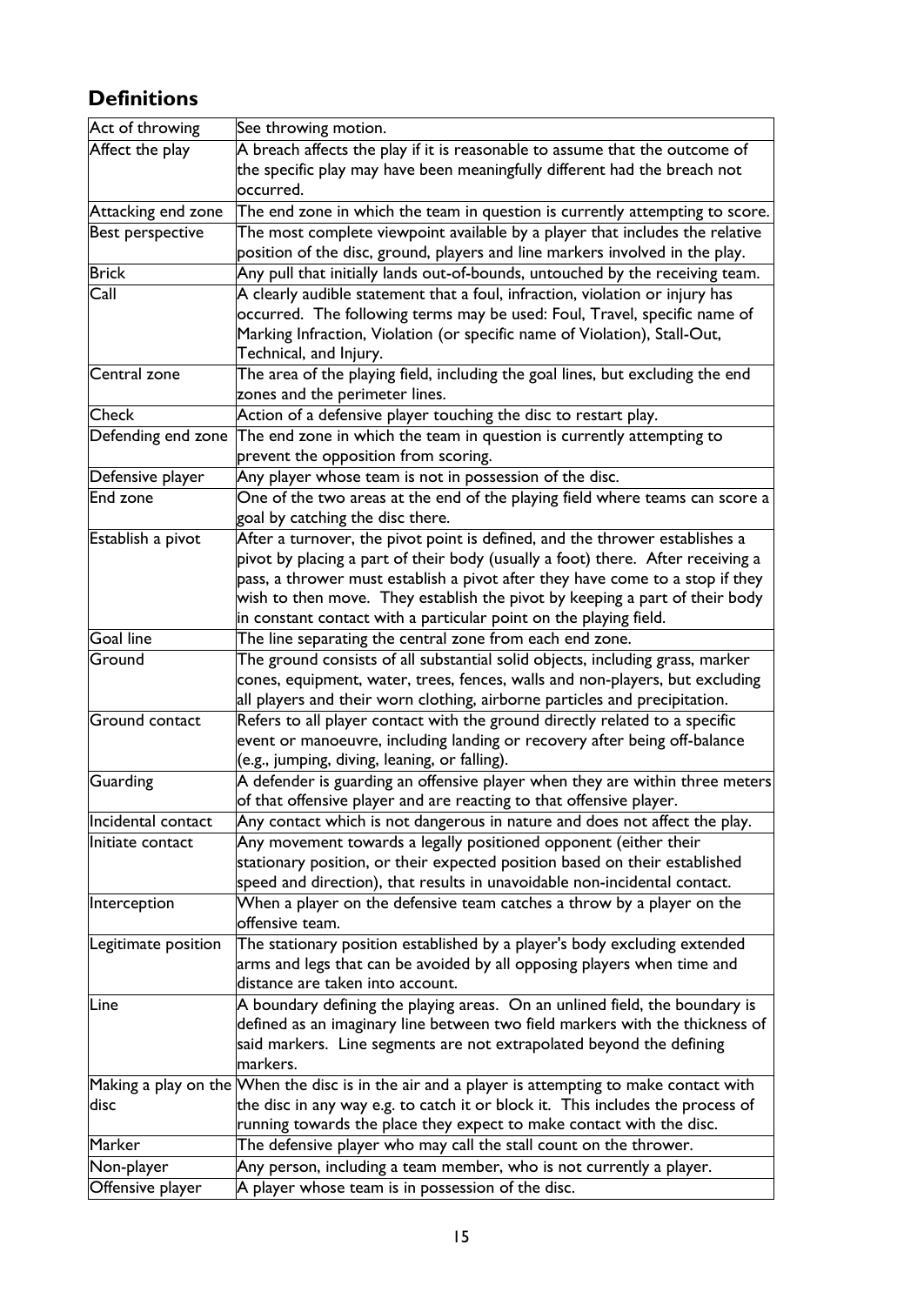| Out-of-bounds (OB) Everything that is not part of the playing field, including the perimeter lines. |                                                                                     |  |  |  |
|-----------------------------------------------------------------------------------------------------|-------------------------------------------------------------------------------------|--|--|--|
| Perimeter lines                                                                                     | Lines separating the central zone or end zone from the out-of-bounds area.          |  |  |  |
|                                                                                                     | They are not part of the playing field.                                             |  |  |  |
| Pivot                                                                                               | To move in any direction while keeping a part of the body in contact with a         |  |  |  |
|                                                                                                     | single point on the playing field, called the pivot point.                          |  |  |  |
| Pivot point                                                                                         | The point on the playing field where the thrower is required to establish a         |  |  |  |
|                                                                                                     | pivot after a turnover, after the pull, after a time-out, after leaving the central |  |  |  |
|                                                                                                     | zone, or where a pivot has already been established. A thrower may not              |  |  |  |
|                                                                                                     | have established a pivot point if they have not come to a stop and have not         |  |  |  |
|                                                                                                     | pivoted.                                                                            |  |  |  |
| Play                                                                                                | The time after the Pull has commenced and prior to the scoring of a goal.           |  |  |  |
|                                                                                                     | Play may further stop due to a call, in which case play is restarted with a         |  |  |  |
|                                                                                                     | check.                                                                              |  |  |  |
| Player                                                                                              | One of the up to ten (10) persons who are actually participating in the             |  |  |  |
|                                                                                                     | current point of play.                                                              |  |  |  |
| Possession of the                                                                                   | Sustained contact with, and control of, a non-spinning disc.                        |  |  |  |
| disc                                                                                                | To catch a pass is equivalent to establishing possession of that pass.              |  |  |  |
|                                                                                                     | Loss of possession due to ground contact related to a pass reception                |  |  |  |
|                                                                                                     | negates that player's possession up to that point.                                  |  |  |  |
|                                                                                                     | A disc in the possession of a player is considered part of that player.             |  |  |  |
|                                                                                                     | The team whose player is in possession or whose players may pick up the             |  |  |  |
|                                                                                                     | disc is considered the team in possession.                                          |  |  |  |
| <b>Playing Field</b>                                                                                | The area including the central zone and the end zones, but excluding the            |  |  |  |
|                                                                                                     | perimeter lines.                                                                    |  |  |  |
| Pull                                                                                                | The throw from one team to the other that starts play at the beginning of a         |  |  |  |
|                                                                                                     | half or after a goal. The pull is not considered a legal pass.                      |  |  |  |
| <b>Receivers</b>                                                                                    | All offensive players other than the thrower.                                       |  |  |  |
| Stoppage of play                                                                                    | Any halting of play due to a foul, violation, discussion, injury or time-out that   |  |  |  |
|                                                                                                     | requires a check to restart play.                                                   |  |  |  |
| Throw                                                                                               | A disc in flight following any throwing motion, including after a fake attempt      |  |  |  |
|                                                                                                     | and an intentionally dropped disc, that results in loss of contact between the      |  |  |  |
|                                                                                                     | thrower and the disc.                                                               |  |  |  |
|                                                                                                     | A pass is the equivalent of a throw.                                                |  |  |  |
| Thrower                                                                                             | The offensive player in possession of the disc, or the player who has just          |  |  |  |
|                                                                                                     | thrown the disc prior to when the result of the throw has been determined.          |  |  |  |
| Throwing motion                                                                                     | The throwing motion is the motion that transfers momentum from the                  |  |  |  |
|                                                                                                     | thrower to the disc in the direction of flight and results in a throw. Pivots       |  |  |  |
|                                                                                                     | and wind-ups are not part of the act of throwing.                                   |  |  |  |
| Turnover                                                                                            | Any event resulting in a change of the team in possession. A turnover is not        |  |  |  |
|                                                                                                     | considered a violation.                                                             |  |  |  |
| Where the disc                                                                                      | Refers to the location where a disc is caught, comes to rest naturally, or          |  |  |  |
| stops                                                                                               | where it is stopped from rolling or sliding.                                        |  |  |  |

 $\begin{array}{c} \hline \end{array}$ 

- The End –